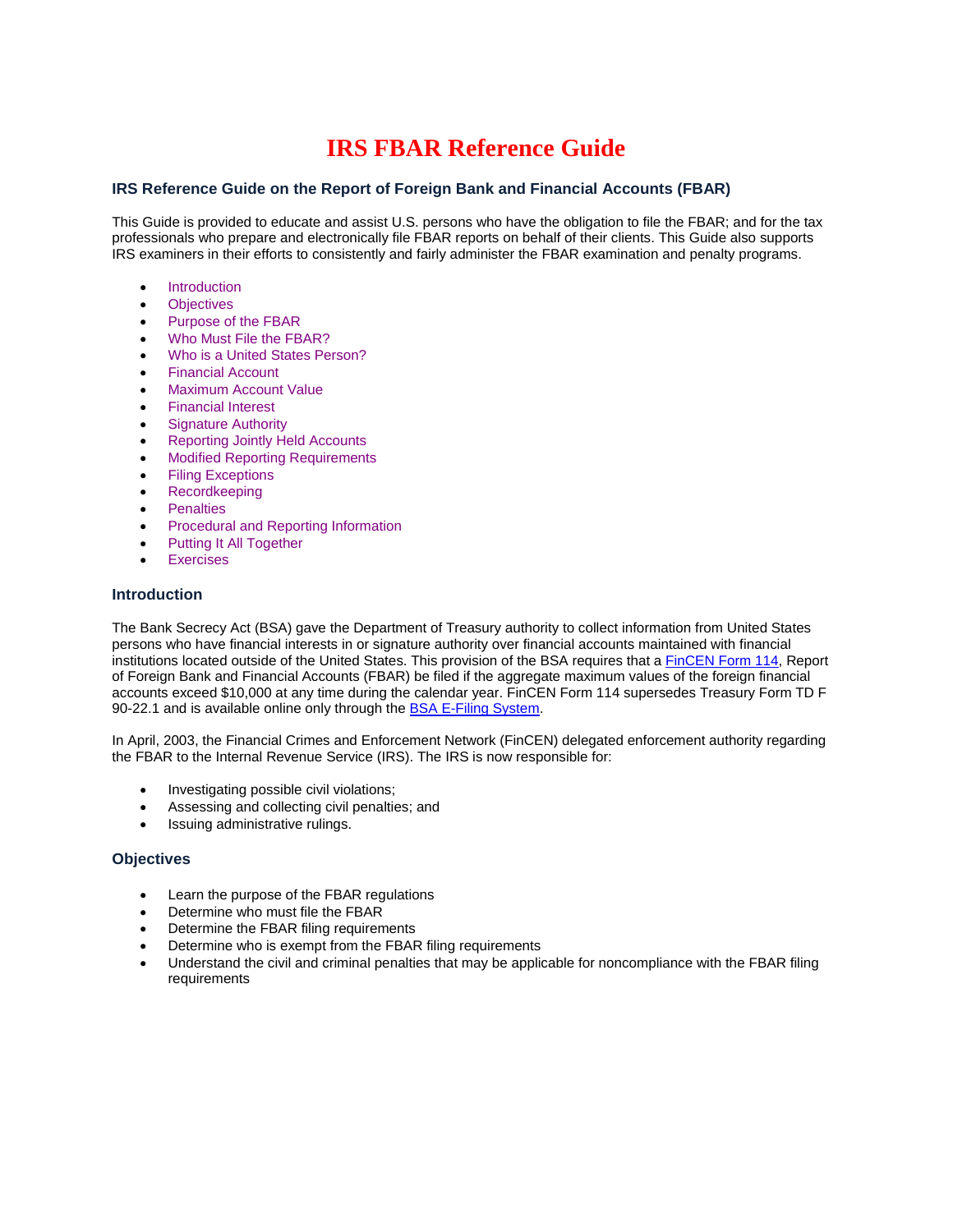# **Purpose of the FBAR**

Overseas financial accounts are maintained by U.S. persons for a variety of legitimate reasons, including convenience and access. The FBAR is required because foreign financial institutions may not be subject to the same reporting requirements as domestic financial institutions. The FBAR is also a tool used by the United States government to identify persons who may be using foreign financial accounts to circumvent United States law. Information contained in FBARs can be used to identify or trace funds used for illicit purposes or to identify unreported income maintained or generated abroad.

## **Who Must File the FBAR?**

A United States person must file an FBAR if that person has a financial interest in or signature authority over any financial account(s) outside of the United States and the aggregate maximum value of the account(s) **exceeds \$10,000 at any time** during the calendar year.

## **Who is a United States Person?**

#### **A "United States person" means:**

- A citizen or resident of the United States;
- An entity created or organized in the United States or under the laws of the United States. The term "entity"
- includes but is not limited to, a corporation, partnership, and limited liability company;
- A trust formed under the laws of the United States; or
- An estate formed under the laws of the United States.

**Disregarded Entities:** Entities that are United States persons and are disregarded for tax purposes may be required to file an FBAR. The federal tax treatment of an entity does not affect the entity's requirement to file an FBAR. FBARs are required under a Bank Secrecy Act provision of Title 31 and not under any provisions of the Internal Revenue Code.

**United States Resident:** A United States resident is an alien residing in the United States. To determine if the filer is a resident of the United States, apply the residency tests in 26 U.S.C. § 7701(b). When applying the § 7701(b) residency tests use the following definition of United States: United States includes the States, the District of Columbia, all United States territories and possessions (e.g., American Samoa, the Commonwealth of the Northern Mariana Islands, the Commonwealth of Puerto Rico, Guam, and the United States Virgin Islands), and the Indian lands as defined in the Indian Gaming Regulatory Act.

- **Example:** Matt is a citizen of Argentina. He has been physically present in the United States every day of the last three years. Because Matt is considered a resident by application of the rules under 26 U.S.C. § 7701(b), he is required to file an FBAR.
- **Example:** Kyle is a permanent legal resident of the United States. Kyle is a citizen of the United Kingdom. Under a tax treaty, Kyle is a tax resident of the United Kingdom and elects to be taxed as a resident of the United Kingdom. Kyle is required to file an FBAR. Tax treaties with the United States do not affect FBAR filing obligations.

## **Financial Account**

Financial account includes the following types of accounts:

- Bank accounts such as savings accounts, checking accounts, and time deposits,
- Securities accounts such as brokerage accounts and securities derivatives or other financial instruments accounts,
- Commodity futures or options accounts,
- Insurance policies with a cash value (such as a whole life insurance policy),
- Mutual funds or similar pooled funds (i.e., a fund that is available to the general public with a regular net asset value determination and regular redemptions),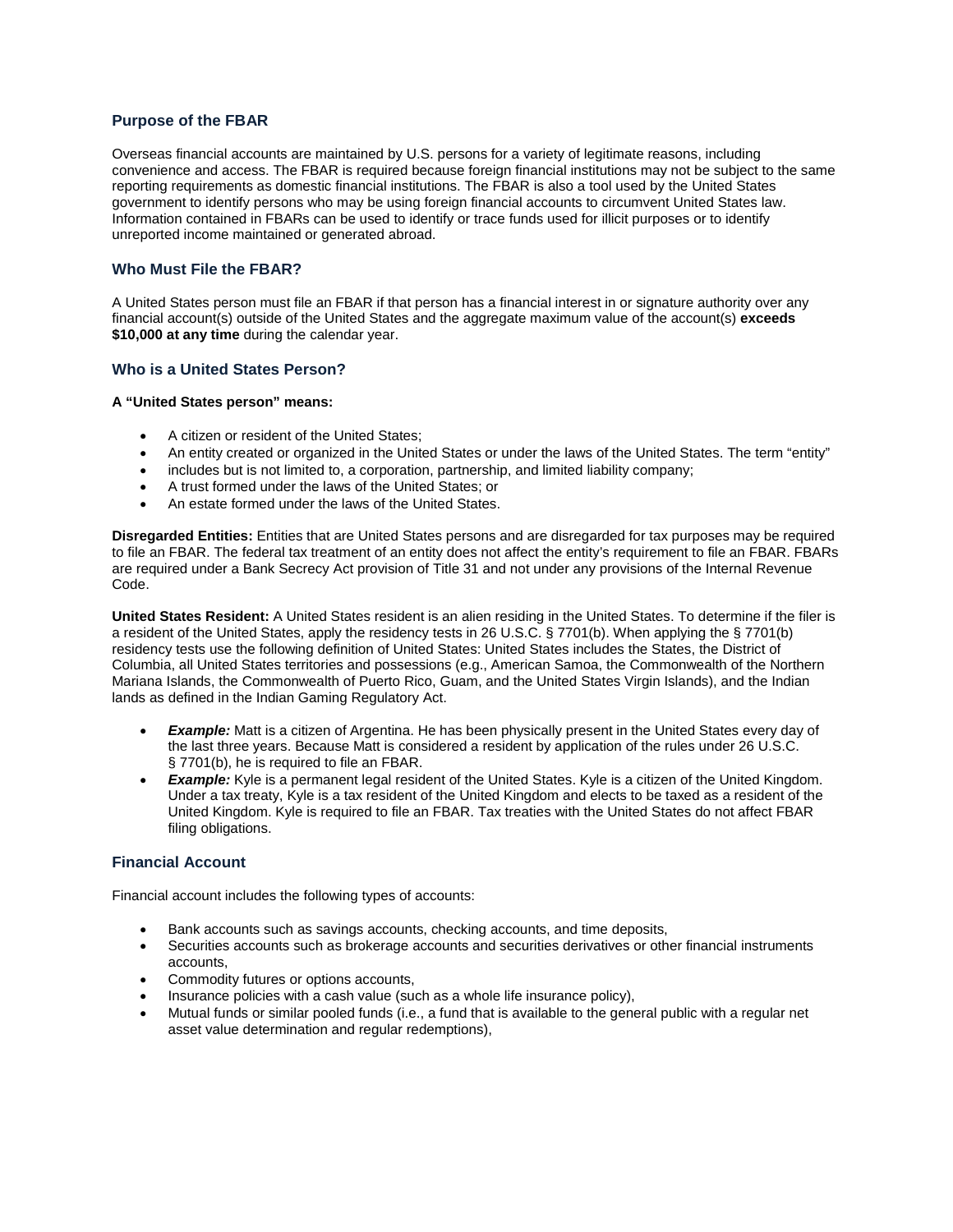• Any other accounts maintained in a foreign financial institution or with a person performing the services of a financial institution.

o *Example:* A Canadian Registered Retirement Savings Plan (RRSP), Canadian Tax-Free Savings Account (TFSA), Mexican individual retirement accounts (Fondos para el Retiro) and Mexican Administradoras de Fondos para el Retiro (AFORE) are foreign financial accounts reportable on the FBAR. o *Example:* Foreign hedge funds and private equity funds are not reportable on the FBAR. The FBAR regulations issued by FinCEN on February 24, 2011 do not require the reporting of these funds at this time.

A financial account is foreign when it is located outside of the United States, which includes the following places:

- United States, including the District of Columbia;
- United States territories and possessions, such as:
	- o Commonwealth Northern Mariana Islands
	- o District of Columbia
	- o American Samoa
	- o Guam
	- o Commonwealth of Puerto Rico
	- o United States Virgin Islands
	- o Trust Territories of the Pacific Islands
- Indian lands as defined in the Indian Gaming Regulatory Act.

Typically, a financial account that is maintained with a financial institution located outside of the United States is a foreign financial account.

- **Example:** An account maintained with a branch of a United States bank that is physically located in Germany is a foreign financial account.
- *Example:* An account maintained with a branch of a French bank that is physically located in Texas is not a foreign financial account.
- **Example:** Ed, a United States citizen, purchased securities of a French company through a securities broker located in New York. Ed is not required to report these securities because he purchased the securities through a financial institution located in the United States.

#### **Maximum Account Value**

The maximum value of an account is a reasonable approximation of the greatest value of currency or nonmonetary assets in the account during the calendar year. Periodic account statements may be relied upon to determine the maximum value of the account, provided that the statements fairly reflect the maximum account value during the calendar year.

**How to determine the maximum value of a foreign financial account:** Determine the maximum account value in the currency of the account. After the maximum value of the account is determined, convert the maximum account value for each account into United States dollars using the exchange rate on the last day of the calendar year.

**Example:** A foreign financial account that is located in Japan would typically be valued in Yen. Determine the maximum value of the account in Yen. Next, convert the maximum value of the account into United States dollars.

When converting between a foreign currency and United States dollars, use the Treasury Reporting Rates of [Exchange](https://www.fiscal.treasury.gov/) for the last day of the calendar year. If no Treasury Financial Management Service rate is available, use another verifiable exchange rate and provide the source of that rate. In valuing currency of a country that uses multiple exchange rates, use the rate that would apply if the currency in the account were converted into United States dollars on the last day of the calendar year.

**Example:** Craig, a United States person, owns foreign financial accounts X, Y, and Z with maximum account values of \$100, \$12,000 and \$3,000, respectively. Craig is required to file an FBAR because the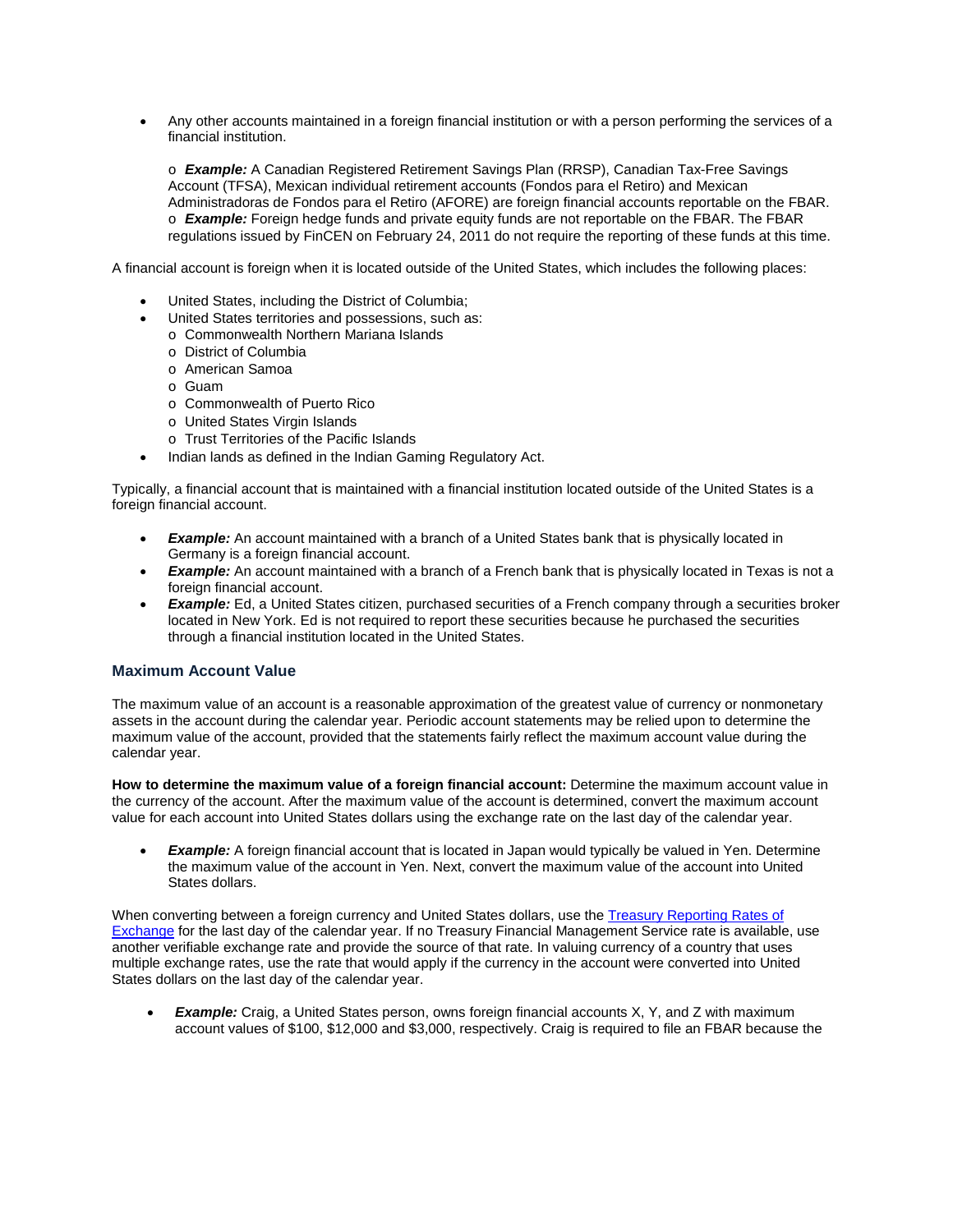aggregate value of the accounts is \$15,100. Craig must report foreign financial accounts X, Y, and Z on the FBAR even though accounts X and Z have maximum account values below \$10,000.

- *Example:* Kristin, a United States person, owns foreign financial accounts A, B and C with account balances of \$3,000, \$1,000 and \$8,000, respectively. Kristin is required to report accounts A, B and C because the aggregate value of the accounts is over \$10,000. It does not matter that no single account exceeded \$10,000.
- *Example:* Diane, a United States person, owns a foreign financial account with a maximum value of \$15,000 but the account does not produce income. Diane is required to file an FBAR to report the account. Whether or not an account produces income does not affect the requirement to file an FBAR.

## **Financial Interest**

A United States person has a financial interest in the following situations:

- 1. The United States person is the owner of record or holder of legal title, regardless of whether the account is maintained for benefit of the United States person or for the benefit of another person, including non-United States persons.
- 2. The owner of record or holder of legal title is a person acting as an agent, nominee, attorney, or a person acting on behalf of the United States person with respect to the account.
- *Example:* John is a United States citizen. His brother Paul maintains bank accounts in Mexico on behalf of John. The accounts are held in Paul's name but Paul only accesses the accounts in accordance with his brother's instructions. John has a financial interest in the Mexican bank accounts for FBAR reporting purposes. If his brother Paul is a United States citizen or resident, he also has an FB AR reporting requirement with respect to the accounts.
- 3. The owner of record or holder of legal title is a corporation in which a United States person owns directly or indirectly: (i) more than 50 percent of the total value of shares of stock; or (ii) more than 50 percent of the voting power of all shares of stock.
- **Example:** A Florida corporation that owns 100 percent of a Spanish company that has foreign financial accounts has to file an FBAR because the corporation is a United States person and it directly owns more than 50 percent of the total value of the shares of stock of the Spanish company that is the owner of record or holder of legal title.
- **Example:** A United States person who owns 75 percent of the Florida corporation in the previous example has to file an FBAR because he indirectly owns more than 50 percent of the total value of shares of stock of the foreign corporation that owns foreign financial accounts.
- 4. The owner of record or holder of legal title is a partnership in which the United States person owns directly or indirectly: (i) an interest in more than 50 percent of the partnership's profits (distributive share of partnership income taking into account any special allocation agreement); or (ii) an interest in more than 50 percent of the partnership capital.
- 5. The owner of record or holder of legal title is a trust of which the United States person: (i) is the trust grantor; and (ii) has an ownership interest in the trust for United States federal tax purposes. See 26 U.S.C. §§ 671- 679 to determine if a grantor has an ownership interest in a trust.
	- **Example:** Diana, a United States citizen, is a grantor of a Foreign Asset Protection Trust but does not control trust assets nor does she receive distributions from the trust. Diana, as grantor and deemed owner of the trust assets for federal tax purposes, is required to report the trust's foreign financial accounts.
- 6. The owner of record or holder of legal title is a trust in which the United States person has a greater than 50 percent present beneficial interest in the assets or income of the trust for the calendar year.
	- *Example:* Amy, a United States citizen, has a remainder interest in a trust that has a foreign financial account. Amy is not required to report the trust's foreign financial account because a remainder interest is not considered a present beneficial interest for FBAR purposes.
- 7. The owner of record or holder of legal title is any other entity in which the United States person owns directly or indirectly more than 50 percent of the voting power, total value of equity interest or assets, or interest in profits.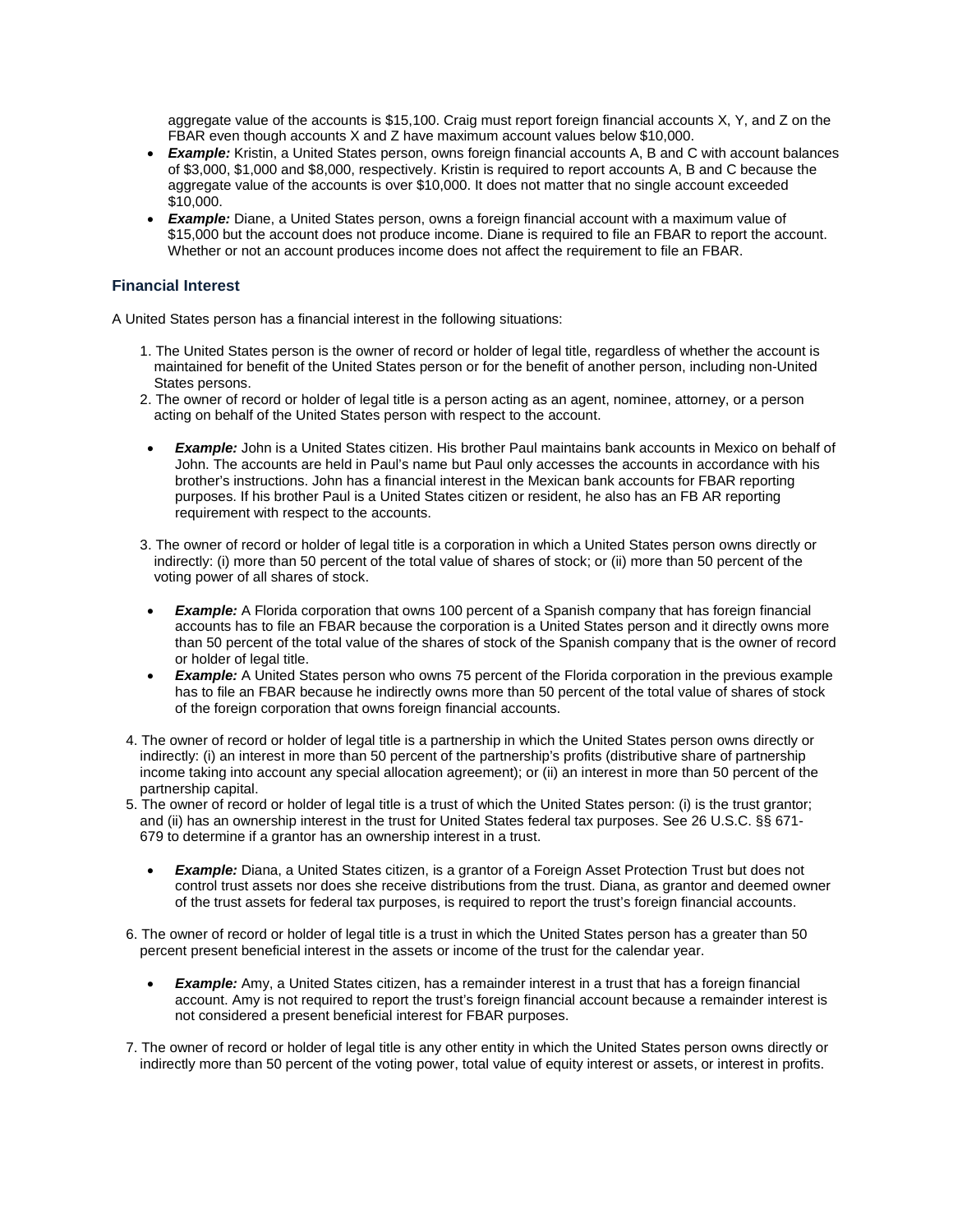# **Signature Authority**

Signature authority is the authority of an individual (alone or in conjunction with another individual) to control the disposition of assets held in a foreign financial account by direct communication (whether in writing or otherwise) to the bank or other financial institution that maintains the financial account.

**Example:** Megan, a United States resident, has a power of attorney on her elderly parents' accounts in Canada, but she has never exercised the power of attorney. Megan is required to file an FBAR if the power of attorney gives her signature authority over the financial accounts. Whether or not the authority is ever exercised is irrelevant to the FBAR filing requirement.

# **Reporting Jointly Held Accounts**

If two persons jointly maintain a foreign financial account, or if several persons each own a partial interest in an account, then each United States person has a financial interest in that account and each person must report the entire value of the account on an FBAR.

**Limited Joint Filing by Spouses:** The spouse of an individual who files an FBAR is not required to file a separate FBAR if the following conditions are met: (1) all the financial accounts that the non-filing spouse is required to report are jointly owned with the filing spouse; (2) the filing spouse reports the jointly owned accounts on a timely filed FBAR electronically signed (PIN) in item 44; and (3) the filers have completed and signed [Form 114a,](https://www.fiscal.treasury.gov/) Record of Authorization to Electronically File FBARs (maintained with the filers records). Otherwise, both spouses are required to file separate FBARs and each spouse must report the entire value of the jointly owned accounts.

## **Modified Reporting Requirements**

**Reporting a Financial Interest in 25 or More Foreign Financial Accounts:** A United States person with a financial interest in 25 or more foreign financial accounts should check the Yes box in Part I, item 14a, and indicate the number of accounts in the space provided. The United States person should not complete Part II or Part III of the report but maintain records of the information. If the group of entities covered by a consolidated report has a financial interest in 25 or more foreign financial accounts, the reporting parent corporation need only complete Part V (for consolidated reporting), items 34 through 42, for the identity information of the account owners, but need not complete the account information.

Reporting Signature Authority Over 25 or More Foreign Financial Accounts: A United States person who has signature authority over 25 or more foreign financial accounts should check the Yes box in Part I, Item 14b, and indicate the number of accounts in the space provided. Complete Part IV, Items 34-43, for each person for which the filer has signature authority.

**Example:** Doug has a financial interest in 12 foreign financial accounts and signature authority over 17 foreign financial accounts. Doug must complete the entire FBAR because he has a financial interest in fewer than 25 foreign financial accounts and signature authority over fewer than 25 foreign financial accounts.

**Reporting for United States Persons Employed and Residing Outside of the United States:** A United States person who is an officer or employee employed and residing outside of the United States and who has signature authority over a foreign financial account that is owned or maintained by the individual's employer is only required to complete Part I and Part IV, Items 34-43 of the FBAR, as well as the signature section of the FBAR.

- **Example:** Julia is a United States person who lives in Ireland and is employed by an Irish company. She is only required to complete Part I and Part IV, Items 34-43, and the signature section of the FBAR to report her signature authority over the foreign financial accounts of her employer.
- **Example:** Given the above example, if Julia lived in the United States she would not be able to take advantage of the modified reporting requirement.

#### **Filing Exceptions**

The following persons are excepted from the FBAR filing requirement: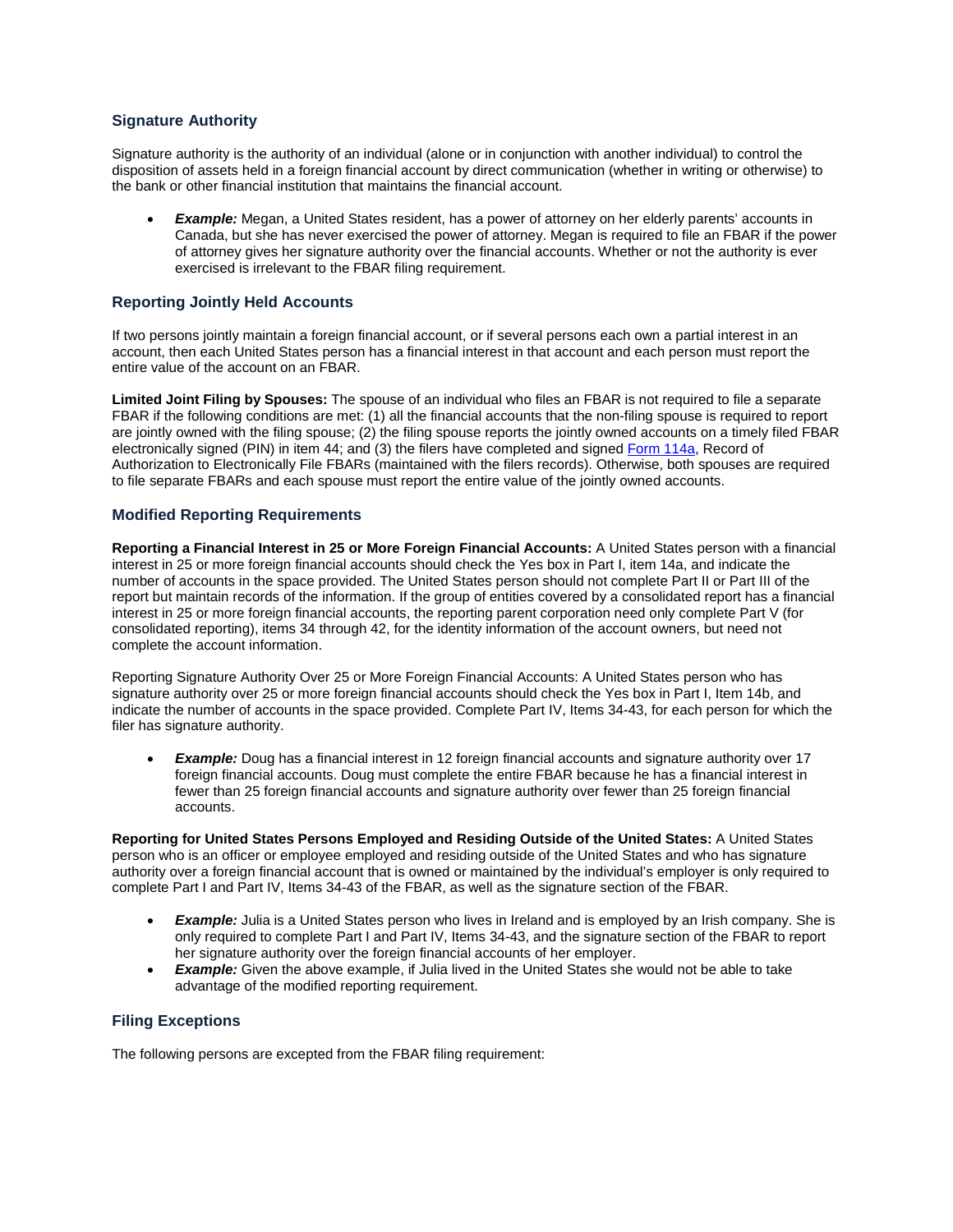- **Consolidated FBAR**. A United States person that is an entity and is named in a consolidated FBAR filed by a greater than 50 percent owner is not required to file a separate FBAR.
- **IRA Owners and Beneficiaries.** An owner or beneficiary of an IRA is not required to report a foreign financial account held in the IRA.
- **Participants in and Beneficiaries of Tax-Qualified Retirement Plans**. A participant in or beneficiary of a retirement plan described in Internal Revenue Code § 401(a), 403(a), or 403(b) is not required to report a foreign financial account held by or on behalf of the retirement plan.
- **Signature Authority**. Individuals who have signature authority over, but no financial interest in, a foreign financial account are not required to report the account in the following situations:
	- 1. An officer or employee of a bank that is examined by the Office of the Comptroller of the Currency, the Board of Governors of the Federal Reserve System, the Federal Deposit Insurance Corporation, the Office of Thrift Supervision, or the National Credit Union Administration is not required to report signature authority over a foreign financial account owned or maintained by the bank.
	- 2. An officer or employee of a financial institution that is registered with and examined by the Securities and Exchange Commission or Commodity Futures Trading Commission is not required to report signature authority over a foreign financial account owned or maintained by the financial institution.
	- 3. An officer or employee of an Authorized Service Provider is not required to report signature authority over a foreign financial account that is owned or maintained by an investment company that is registered with the Securities and Exchange Commission. Authorized Service Provider means an entity that is registered with and examined by the Securities and Exchange Commission and provides services to an investment company registered under the Investment Company Act of
	- 1940.
	- 4. An officer or employee of an entity that has a class of equity securities listed (or American depository receipts listed) on any United States national securities exchange is not required to report signature authority over a foreign financial account of such entity.
	- 5. An officer or employee of a United States subsidiary is not required to report signature authority over a foreign financial account of the subsidiary if its United States parent has a class of equity securities listed on any United States national securities exchange and the subsidiary is included in a consolidated FBAR report of the United States parent.
	- 6. An officer or employee of an entity that has a class of equity securities registered (or American depository receipts in respect of equity securities registered) under section 12(g) of the Securities Exchange Act is not required to report signature authority over a foreign financial account of such entity.
- **Trust Beneficiaries.** A trust beneficiary with a direct or indirect financial interest in more than 50 percent of the trust assets or income is not required to report the trust's foreign financial accounts on an FBAR if the trust, trustee of the trust, or agent of the trust: (1) is a United States person; and (2) files an FBAR disclosing the trust's foreign financial accounts.

The following types of foreign financial accounts are excepted from the FBAR filing requirement:

- **Certain Accounts Jointly Owned by Spouses.** The spouse of an individual who files an FBAR is not required to file a separate FBAR if certain conditions are met as previously discussed; refer to "Reporting Jointly Held Accounts."
- **Correspondent/Nostro Account.** Correspondent or nostro accounts (maintained by banks and used solely for bank-to-bank settlements) are not required to be reported.
- **Governmental Entity**. A foreign financial account of any governmental entity is not required to be reported by any person.

o *Example:* A state administered college or university is not required to file an FBAR because it is a governmental entity.

o *Example:* A government employee retirement or welfare benefit plan is not required to file an FBAR because it is a governmental entity.

• **International Financial Institution.** A foreign financial account of any international financial institution (if the United States government is a member) is not required to be reported by any person. Examples are the World Bank and the International Monetary Fund (IMF).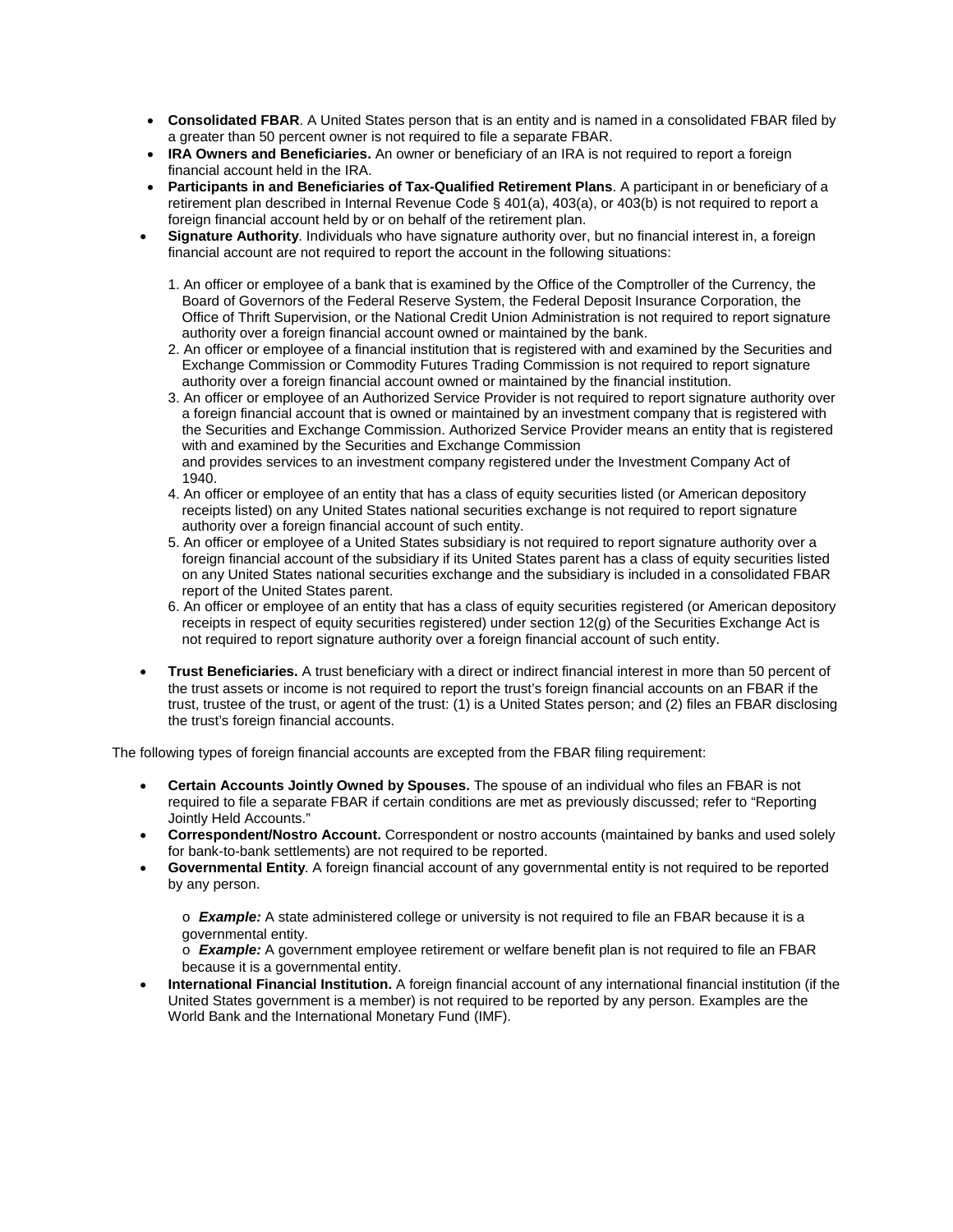• **United States Military Banking Facility.** A financial account maintained with a financial institution located on a United States military installation is not required to be reported, even if that military installation is outside of the United States.

# **Recordkeeping**

Generally, records of accounts required to be reported on the FBAR should be kept for five years from the due date of the report, which is April 15 of the year following the calendar year being reported. The records should contain the following:

- Name maintained on each account.
- Number or other designation of the account.
- Name and address of the foreign bank or other person with whom the account is maintained.
- Type of account.
- Maximum value of each account during the reporting period.

Retaining a copy of the filed FBAR can help to satisfy the record keeping requirements. An officer or employee, however, who files an FBAR to report signature authority over an employer's foreign financial account is not required to personally retain records regarding these foreign financial accounts.

#### **Penalties**

Failure to file an FBAR when required to do so may result in civil penalties, criminal penalties, or both. When a United States person learns that an FBAR should have been filed for a previous year, the filer should electronically file the delinguent FBAR report using th[e BSA E-Filing System](https://www.fiscal.treasury.gov/) website. The system allows the filer to enter the calendar year reported, including past years, on the online FinCEN Form 114. It also offers an option to "explain a late filing" or to select "Other" to enter up to 750-characters within a text box where the filer can provide a further explanation of the late filing or indicate whether the filing is made in conjunction with an IRS compliance program. If the foreign financial account is properly reported on a late-filed FBAR, and IRS determines that the FBAR violation was due to reasonable cause, no penalty will be imposed. For additional guidance when circumstances, such as natural disasters, prevent the timely filing of an FBAR, see FinCEN guidance, [FIN-2013-G002](https://www.fiscal.treasury.gov/) (June 24, 2013).

Those required to file an FBAR who fail to properly file a complete and correct FBAR may be subject to civil monetary penalties. For penalties that are assessed after August 1, 2016, whose associated violations occurred after November 2, 2015, the following chart highlights the inflation-adjusted civil and criminal penalties that may be asserted for not complying with the FBAR reporting and recordkeeping requirements.

| <b>Violation</b>                                                                                        | <b>Civil Penalties</b>                                                                                                  | <b>Criminal</b><br><b>Penalties</b>    | <b>Comments</b>                                                                                                                                |
|---------------------------------------------------------------------------------------------------------|-------------------------------------------------------------------------------------------------------------------------|----------------------------------------|------------------------------------------------------------------------------------------------------------------------------------------------|
| Negligent Violation                                                                                     | Up to \$1,078.                                                                                                          | N/A                                    | 31 U.S.C. $\S$ 5321(a)(6)(A);<br>31 C.F.R. 103.57(h)<br>Does not apply to<br>individuals.                                                      |
| Non-Willful Violation                                                                                   | Up to $$12,459$ for each<br>negligent violation.                                                                        | N/A                                    | 31 U.S.C. § 5321(a)(5)(B)                                                                                                                      |
| Pattern of Negligent<br>Activity                                                                        | In addition to penalty<br>under $\S 5321(a)(6)(A)$<br>with respect to any such<br>violation, not more than<br>\$83.864. | N/A                                    | 31 U.S.C. 5321(a)(6)(B)<br>Does not apply to<br>individuals.                                                                                   |
| Willful - Failure to File<br>FBAR or retain records of<br>account                                       | Up to the greater of<br>\$124,588, or 50 percent of<br>the amount in the<br>account at the time of the<br>violation.    | Up to \$250,000 or 5 years<br>or both  | 31 U.S.C. $\S$ 5321(a)(5)(C);<br>31 U.S.C. § 5322(a);<br>31 C.F.R. § 103.59(b) for<br>criminal.<br>The penalty applies to all<br>U.S. persons. |
| Willful - Failure to File<br>FBAR or retain records of<br>account while violating<br>certain other laws | Up to the greater of<br>\$100,000, or 50 percent of<br>the amount in the<br>account at the time of the<br>violation.    | Up to \$500,000 or 10<br>years or both | 31 U.S.C. § 5322(b);<br>31 C.F.R. § 103.59(c) for<br>criminal<br>The penalty applies to all<br>U.S. persons.                                   |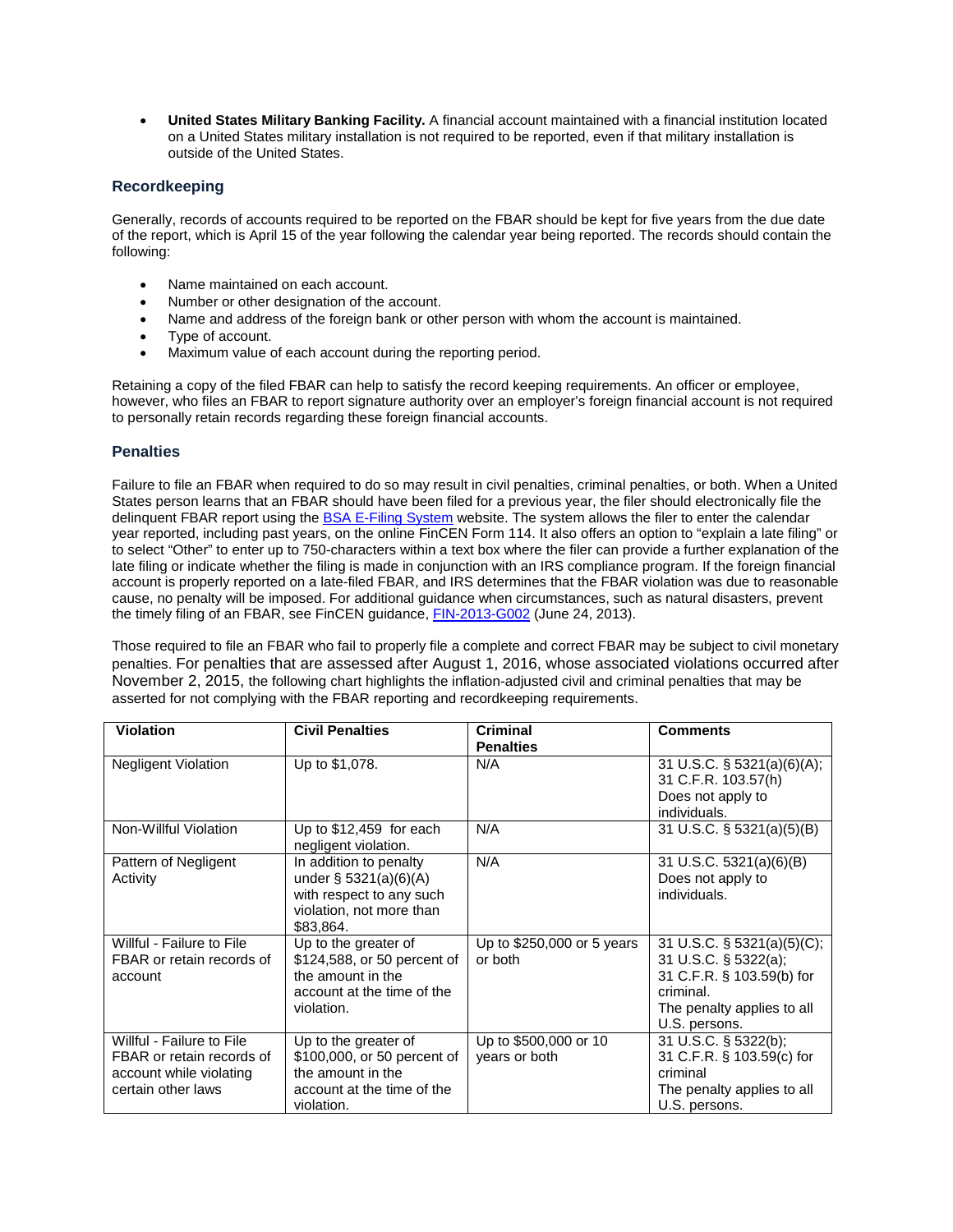| Knowingly and Willfully<br><b>Filing False FBAR</b>                           | Up to the greater of<br>\$100,000, or 50 percent of<br>the amount in the<br>account at the time of the<br>violation. | \$10,000 or 5 years or both | $18$ U.S.C. § 1001;<br>31 C.F.R. § 103.59(d) for<br>criminal.<br>The penalty applies to all<br>U.S. persons. |  |
|-------------------------------------------------------------------------------|----------------------------------------------------------------------------------------------------------------------|-----------------------------|--------------------------------------------------------------------------------------------------------------|--|
| Civil and Criminal Penalties may be imposed<br>together. 31 U.S.C. § 5321(d). |                                                                                                                      |                             |                                                                                                              |  |

It is possible to assert civil penalties for FBAR violations in amounts that exceed the balance in the foreign financial account.

**Note regarding civil penalty assessment prior to August 1, 2016**: For those violations occurring on or before November 2, 2015, the IRS may assess a civil penalty not to exceed \$10,000 per violation for non-willful violations that are not due to reasonable cause. For willful violations, the penalty may be the greater of \$100,000 or 50 percent of the balance in the account at the time of the violation, for each violation.

# **Procedural and Reporting Information**

**Fulfilling the Reporting Requirement:** Filers report their foreign accounts by: (1) completing FBAR-related questions on federal tax and information returns, such as questions 7a and 7b on Form 1040 Schedule B, question 3 on the Form 1041 "Other Information" section, questions 10 on Form 1065 Schedule B, or questions 6a and 6b on Form 1120 Schedule N, as applicable; and (2) completing and timely electronically filing the FBAR.

**Due Date:** The FBAR is a calendar year report and must be received by the Department of Treasury on or before April 15 of the year following the calendar year being reported. Prior to the passing of the *Surface Transportation and Veterans Health Care Choice Improvement Act of 2015*, the filing deadline for calendar year 2015 and earlier reports was June 30, and there was no provision for requesting an extension of time to file an FBAR. The Act changed the FBAR filing due date to April 15 and mandated a maximum six-month extension of the filing deadline. To implement the statute with minimal burden to the public, FinCEN will grant filers failing to meet the FBAR annual due date of April 15 an automatic extension to October 15 each year. Accordingly, specific requests for this extension are not required.

If a filer does not have all the available information to file the return by the automatic extension date of October15, the filer should file as complete a return as possible and amend the report when additional or new information becomes available. Refer to the [BSA Electronic Filing Requirements](https://www.fiscal.treasury.gov/) Attachment B – Error Correction Instructions for information regarding filing amended FBARs.

**Where to File an FBAR:** The FBAR is not to be filed with the filer's Federal tax return. Electronic filing of FBARs became mandatory on July 1, 2013. FBARs are filed through the [BSA E-Filing System.](https://www.fiscal.treasury.gov/) Electronic filing is a quick and secure way for individuals to file FBARs. Filers will receive an acknowledgment of each submission.

**Resources for FBAR Filers:** Help in completing FBAR is available Monday - Friday, 8 a.m. to 4:30 p.m. Eastern Time, at 866-270-0733 (toll-free inside the U.S.) or 313-234-6146 (not toll-free, for callers outside the U.S.). Questions regarding the FBAR can be sent to FBARquestions@irs.gov.

Help with electronic filing technical questions is available at BSAEfilinghelp@fincen.gov or through the BSA E-Filing Help Desk at 866-346-9478.The E-Filing Help Desk is available Monday through Friday from 8 a.m. to 6 p.m. Eastern Time.

Answers to questions regarding BSA Regulations should be directed to FinCENs Regulatory Helpline at 800-949- 2732 or (if calling from outside the United States) 703-905-3975.

# **Putting It All Together**

In this lesson you learned:

- What is the purpose of the FBAR regulation
- Who must file the FBAR
- What are the FBAR filing requirements
- What civil and criminal penalties may be assessed for noncompliance with FBAR filing and recordkeeping requirements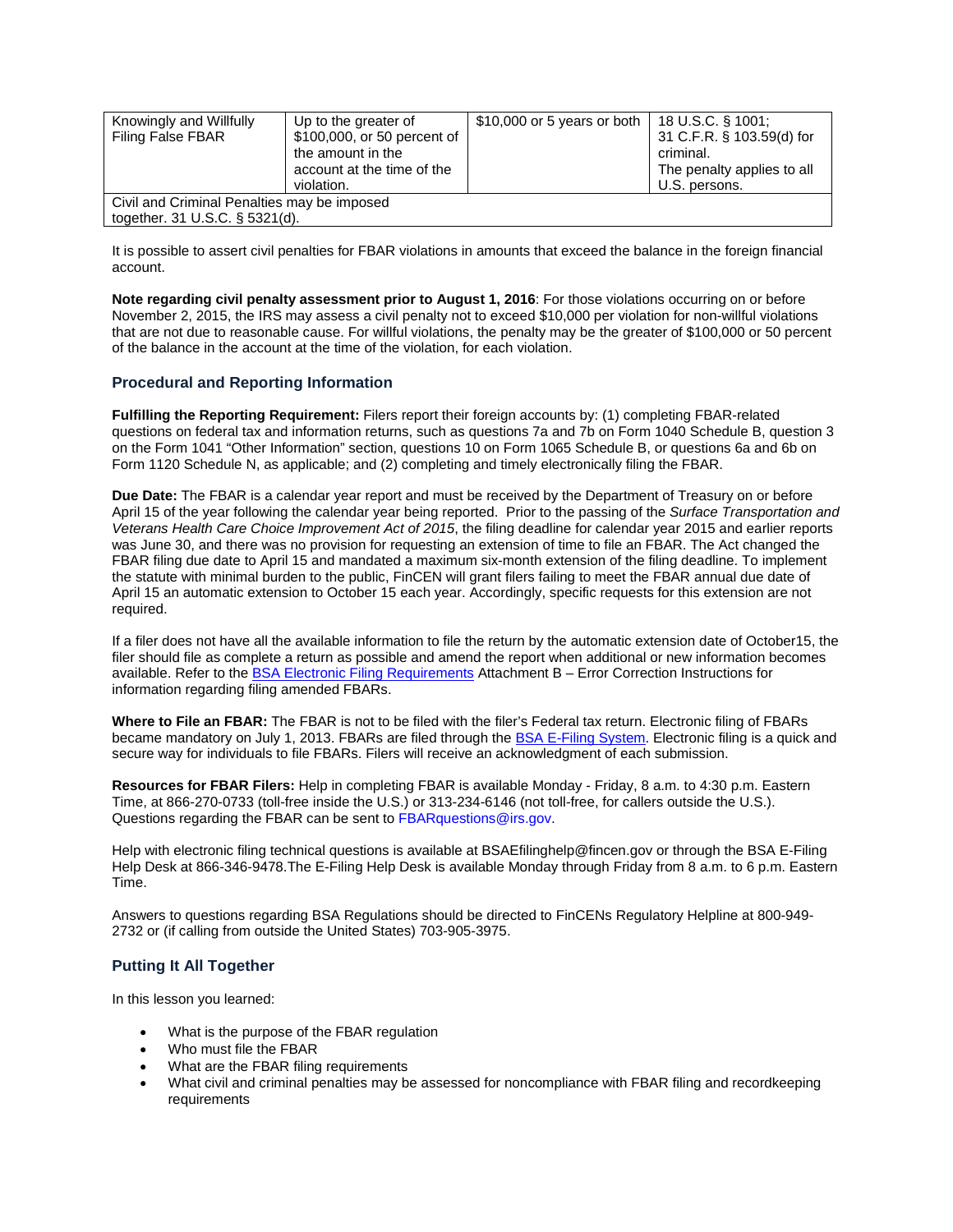• Who is exempt from the FBAR filing requirement

#### **Exercises**

1. True or False

All foreign financial accounts of United States persons must be reported to the Department of Treasury.

- 2. Which of the following is a United States person? (Circle all that apply)
	- a. a United States citizen
	- b. a domestic limited liability company c. a domestic partnership
	- d. a domestic trust or estate
	- e. all of the above
- 3. True or False

A life insurance policy with a cash value may be a type of foreign financial account.

4. True or False

An FBAR is not required if the foreign financial account generates neither interest nor dividend income.

5. True or False

If a person has a foreign account in the year 2016 that requires reporting, the FBAR is due June 30, 2017.

- 6. As a general rule, how long should account holders keep records of the accounts required to be reported on the FBAR?
	- a. 3 years
	- b. 5 years
	- c. 7 years
	- d. 10 years
- 7. Does a United States person need to file an FBAR for his Eurodollar account in the Cayman Islands?
- 8. A N.Y. corporation owns a foreign company that has foreign financial accounts. The N.Y. corporation will file an FBAR reporting the foreign company's accounts. Does a shareholder who owns 65 percent of the company's stock need to file an FBAR?
- 9. True or False

Accounts in United States military banking facilities, operated by a United States financial institution to serve United States Government installations abroad, are not required to be reported on a FBAR.

(See Exhibit 1 for answers to exercises.)

#### **Exhibit 1, Answers to Exercises**

1. False

United States person are only required to report a financial interest in or signature authority over foreign financial accounts if the aggregate maximum values of the accounts exceeds \$10,000 at any time during the calendar year.

# 2. e.

All of the choices are a United States person. A United States person is:

- A citizen or resident of the United States
- A domestic entity, including but not limited to a corporation, partnership, and limited liability company created or organized in the United States or under the laws of the United States
- A domestic corporation